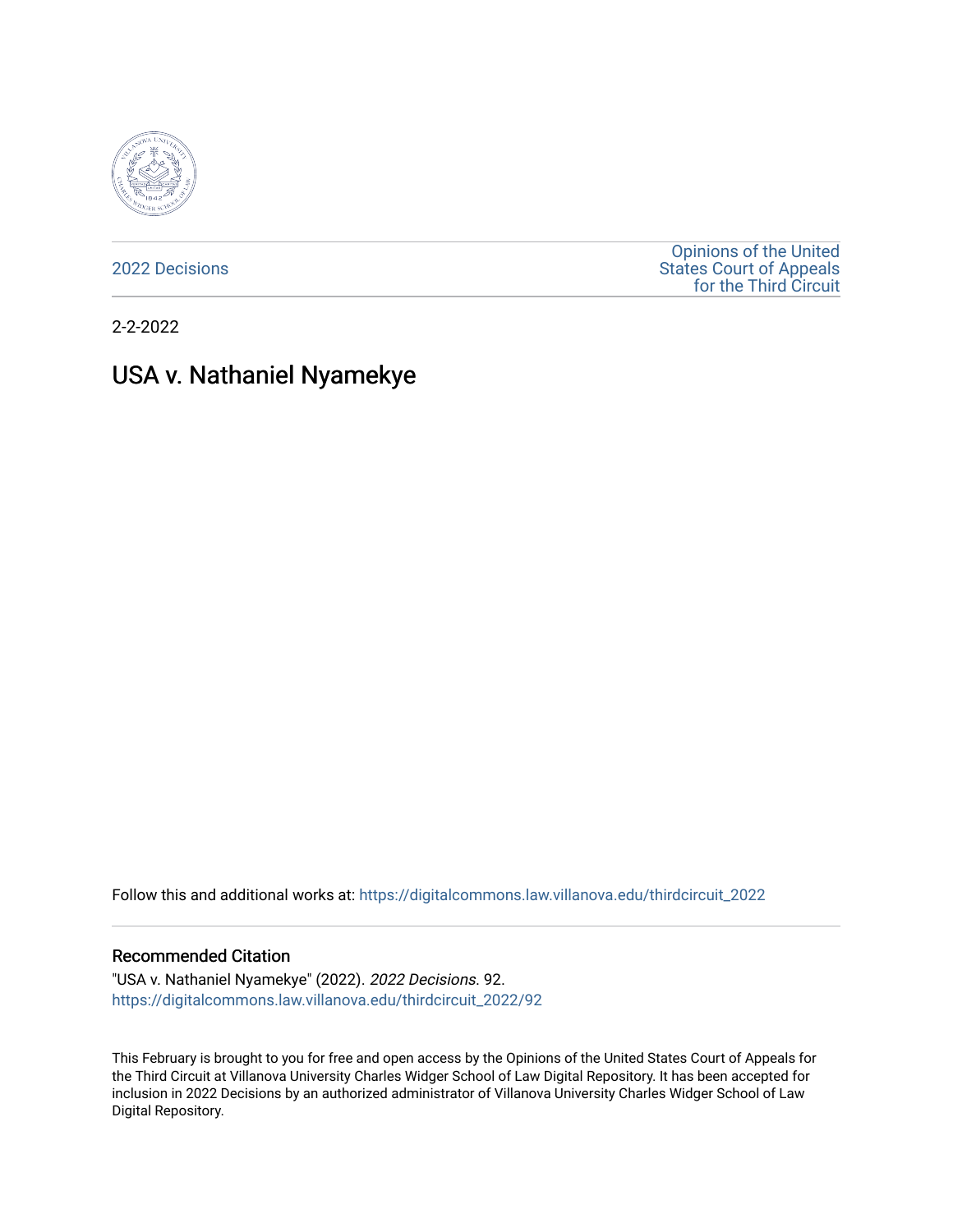# **NOT PRECEDENTIAL**

UNITED STATES COURT OF APPEALS FOR THE THIRD CIRCUIT

 $\overline{\phantom{a}}$ 

Nos. 20-2129 & 20-2615  $\overline{\phantom{a}}$ 

# UNITED STATES OF AMERICA

v.

NATHANIEL NYAMEKYE, Appellant

On Appeal from the United States District Court for the Western District of Pennsylvania (D.C. No. 2-17-cr-00192-002) District Judge: Honorable Reggie B. Walton

 $\frac{1}{2}$ 

Submitted Under Third Circuit LAR 34.1(a) January 25, 2022

 $\frac{1}{2}$ 

Before: CHAGARES, *Chief Judge*, McKEE, and MATEY, *Circuit Judges.*

(Filed: February 2, 2022)  $\frac{1}{2}$ 

> OPINION[∗](#page-1-0)  $\frac{1}{2}$

<span id="page-1-0"></span><sup>∗</sup> This disposition is not an opinion of the full Court and, under I.O.P. 5.7, does not constitute binding precedent.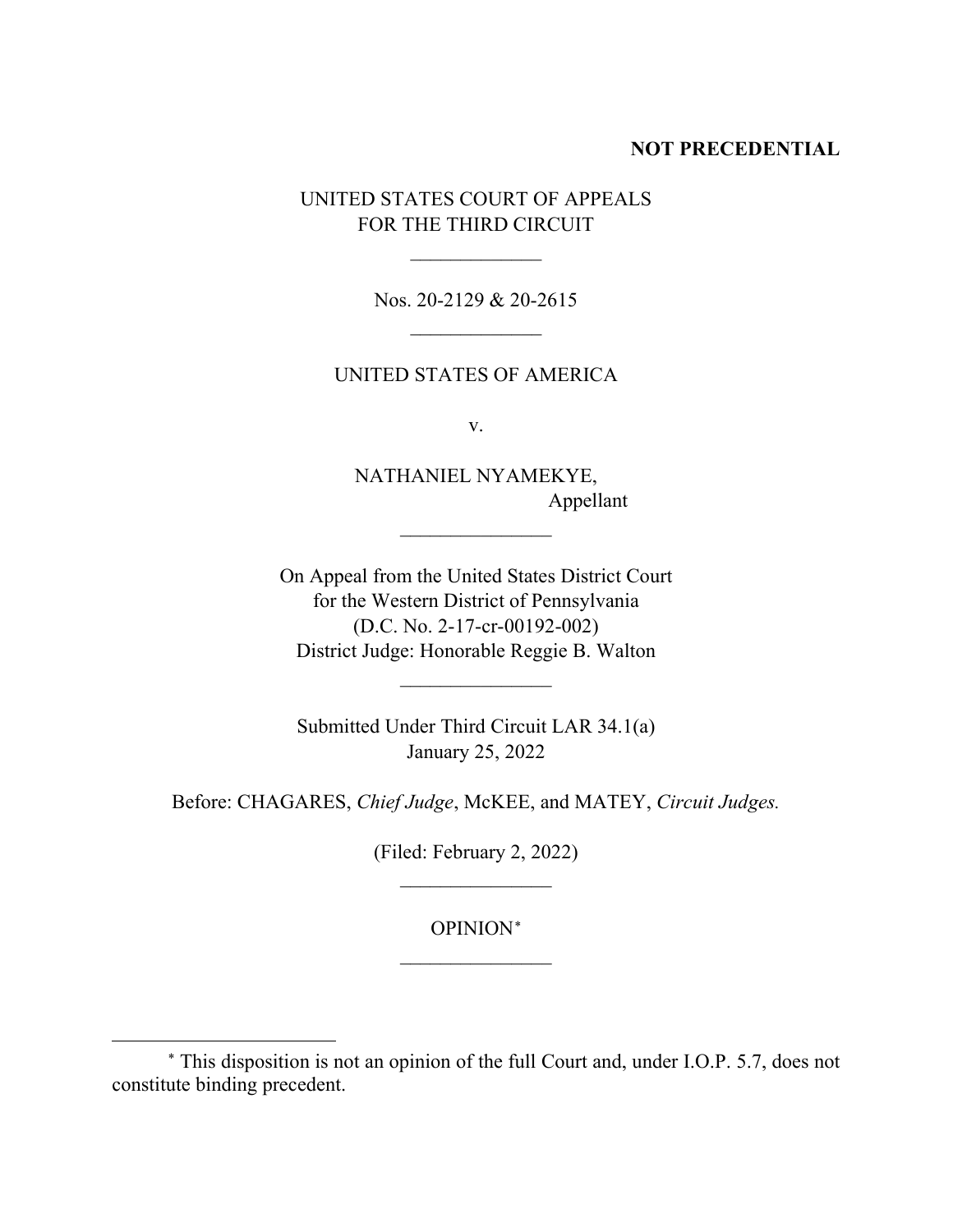#### MATEY, *Circuit Judge*.

Nathaniel Nyamekye challenges the admission of evidence obtained with a search warrant, believing the supporting affidavit lacked probable cause. We find no error and will affirm.

# **I. BACKGROUND**

We summarize only the basic facts of this complicated criminal enterprise. A fraudulent email<sup>[1](#page-2-0)</sup> caused a real estate settlement company to wire  $$411,548$  to a bank account, where the money made its way to Nyamekye, his business, and others. Nyamekye then mailed some of the funds to other parties. Alerted to the scam, law enforcement obtained a warrant to search Nyamekye's business and home, seizing three cell phones and recovering evidence used against Nyamekye at trial.<sup>[2](#page-2-1)</sup> Nyamekye unsuccessfully moved to suppress that evidence and, following his conviction, appealed the District Court's decision to admit the evidence obtained from his home.<sup>[3](#page-2-2)</sup>

## **II. DISCUSSION**

We review the denial of a motion to suppress de novo, *United States v. Conley*, 4 F.3d 1200, 1204 (3d Cir. 1993), and will affirm if there is a substantial basis to find probable cause for the warrant, *United States v. Miknevich*, 638 F.3d 178, 182 (3d Cir.

<span id="page-2-0"></span><sup>&</sup>lt;sup>1</sup> This was not the only fraud in this matter, but was the only one discussed in the affidavit.

<span id="page-2-1"></span><sup>&</sup>lt;sup>2</sup> Nyamekye was tried on charges of conspiracy to commit money laundering, 18 U.S.C. § 1956(h), and engaging in monetary transactions in property derived from specified unlawful activity,  $\S$  1957(a).

<span id="page-2-2"></span><sup>&</sup>lt;sup>3</sup> The District Court had jurisdiction under 18 U.S.C. § 3231 and we have jurisdiction under 28 U.S.C. § 1291.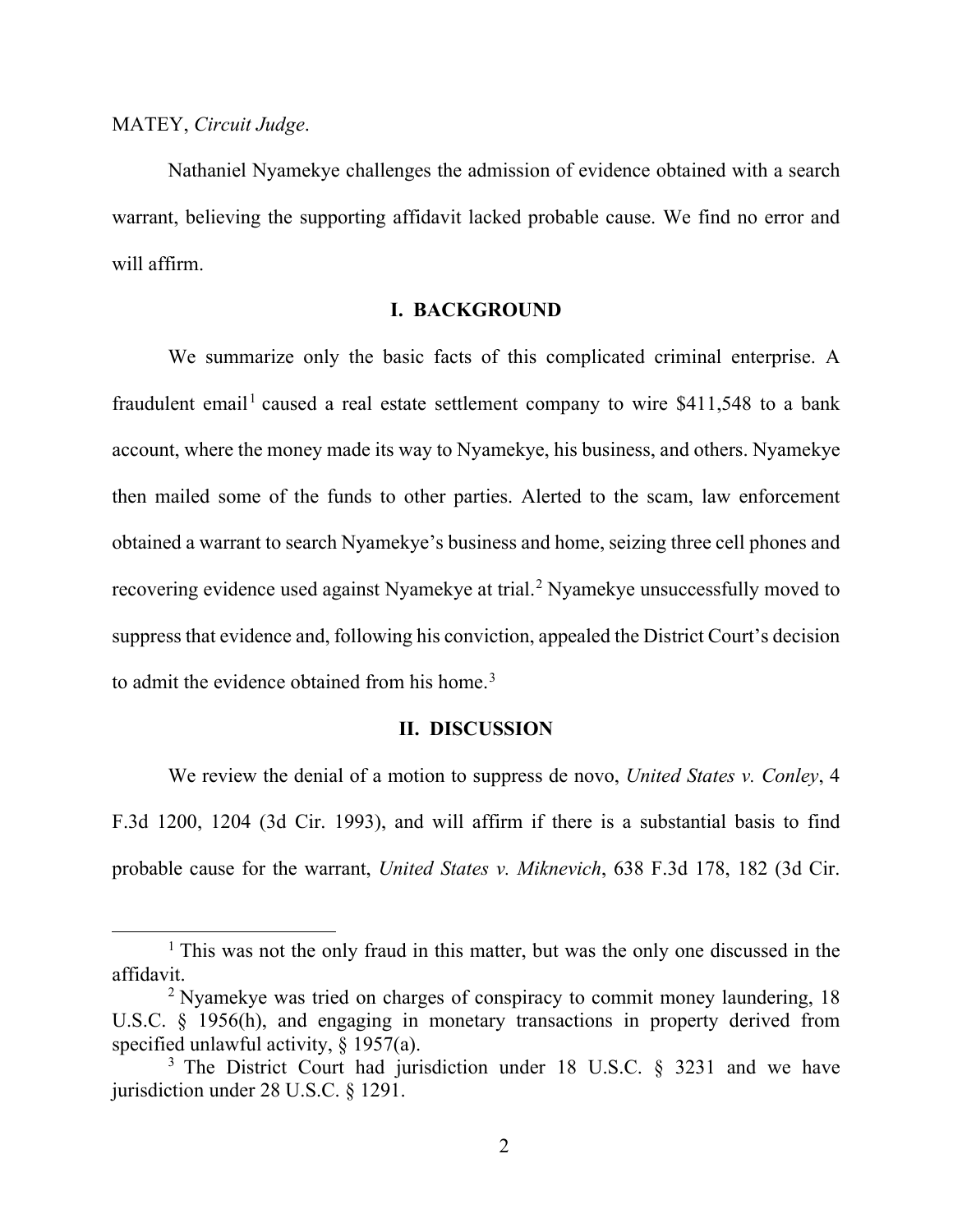2011). We consider the affidavit "read in its entirety and in a common sense and nontechnical manner." *Conley*, 4 F.3d at 1206. But only the affidavit, not "other portions of the record." *United States v. Hodge*, 246 F.3d 301, 305 (3d Cir. 2001) (quoting *United States v. Jones*, 994 F.2d 1051, 1055 (3d Cir. 1993)).

Here, the affidavit noted that criminals connected to computer frauds "often communicate with co-conspirators via electronic devices, which are frequently kept at their residence." (App. at 58.) It explained that a cooperating witness ("CW3") told law enforcement that Nyamekye owned a laptop and two iPhones, items that the witness believed were used for criminal activities. CW3 also believed Nyamekye's business was a front for illegal activity. All insufficient, Nyamekye argues, for probable cause to search his home. We disagree. The affidavit, even without the information provided by CW3, provided a substantial basis for the Magistrate Judge to find probable cause that Nyamekye participated in possible fraud, and that portable electronics might be located in his home. *See United States v. Caesar*, 2 F.4th 160, 174 (3d Cir. 2021) (noting probable cause may be inferred from, among other things, the type of crime and the nature of the items sought). The affiant, based on training and experience, noted the connection here, tying participants in fraud to the use of portable electronics. *See United States v. Stearn*, 597 F.3d 540, 560 (3d Cir. 2010) (noting nexus between home and evidence may be established by, for example, "conclusions of experienced officers"). Given the totality of the circumstances,